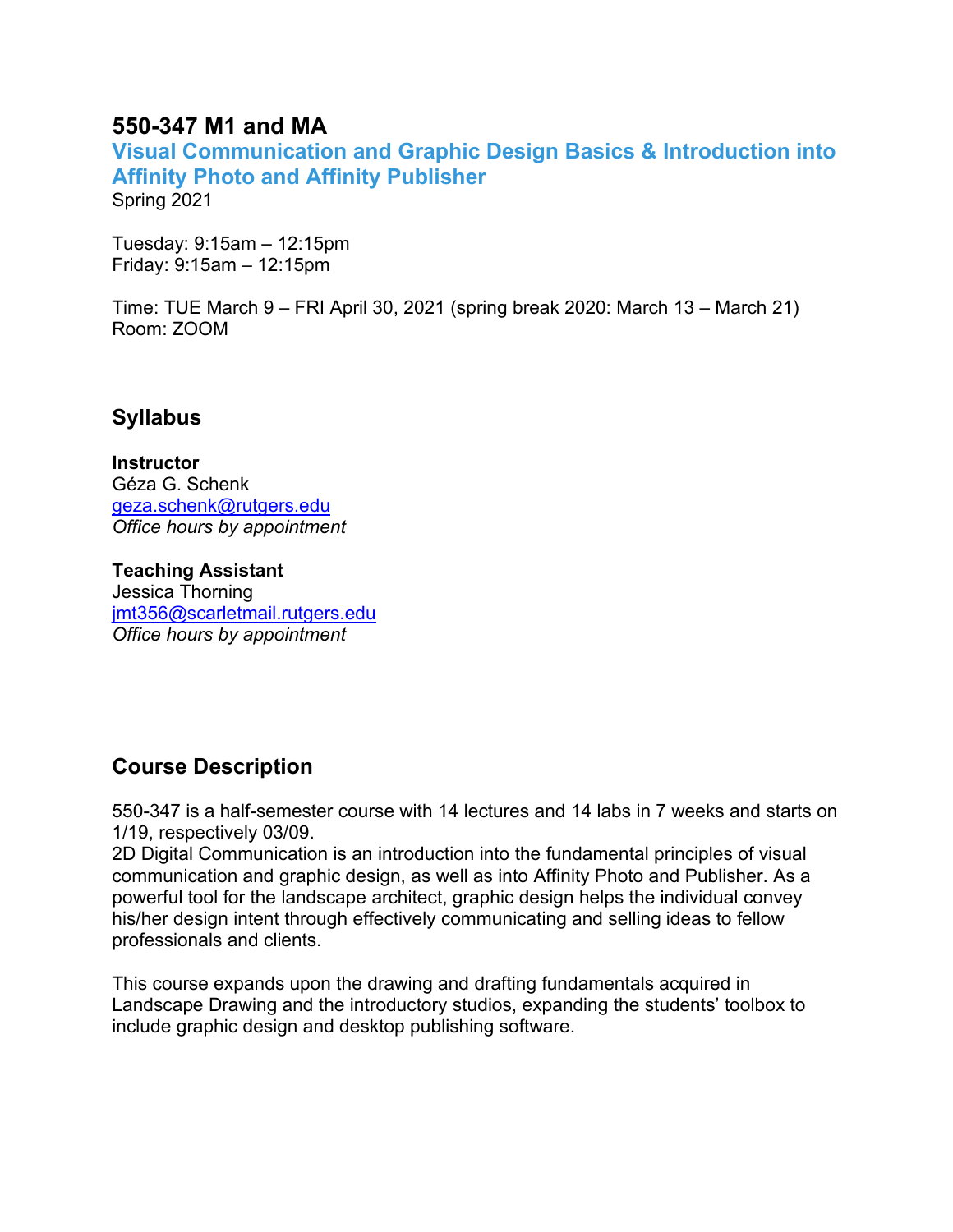### **Course Format**

This course presents the basic principles and techniques of design communication with

- Lectures
- Lab Lessons
- Assignments
- Quizzes
- Final Project

*Lectures* teach basics of graphic design and visual communication, relevant for landscape architects.

*Lab Lessons* focus on software (Affinty Photo and Affinity Publisher).

*Assignments* implement the software skills taught in the labs.

At the end of the half-semester, a *Final Project* will contribute to the students' overall grade.

### **Learning Objectives**

- Develop novice-level knowledge of digital graphic tools appropriate for illustrative documents including:
- The use of Photo for image editing and for the production of illustrative graphics

The use of Publisher as a desktop publishing tool for booklets, posters, boards, and other representations

- Develop representational skills for use in the Design Studio sequence of classes.
- Illustrate a basic knowledge of graphic composition and design.
- Demonstrate an awareness of the distinction between technical and illustrative graphics and an understanding of the appropriate use f or different representational methodologies.
- Integrate illustrative graphics, drawing, and drafting.

### **Student Obligations and Expectations**

The course is a pre-requisite in the Landscape Architecture degree program. This class is offered for 1.5 credits with time spent in lecture and in lab sections. In accordance with university policy, students are expected to work an additional 9.75 hours per week outside of class. Therefore, please prepare appropriate time in your schedule for this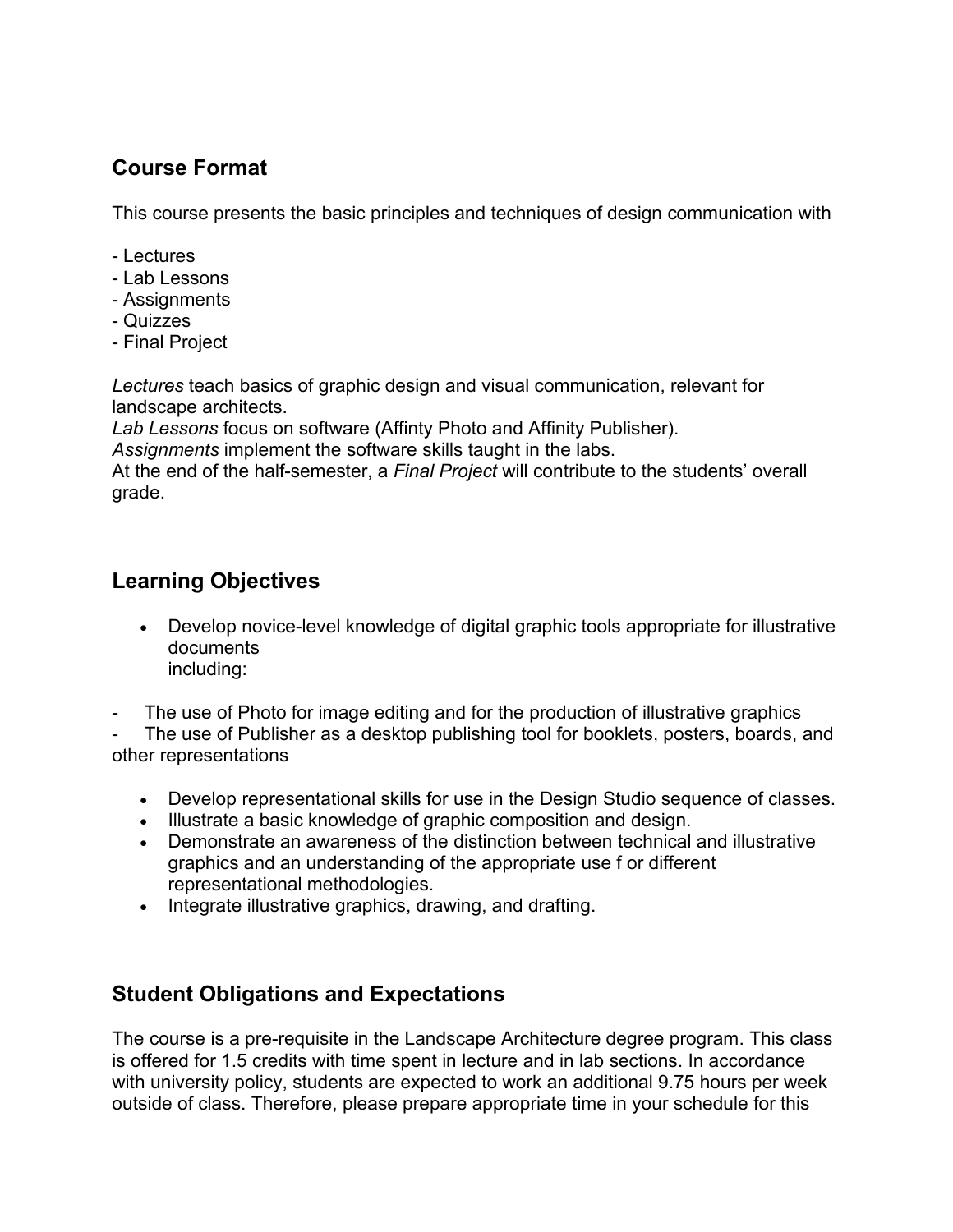semester in relationship to your other course work and the limited number of seats available in the computer lab.

#### *Other course obligations include:*

- 1. During certain lectures, quizzes will be given. The lab period will be used to introduce tools appropriate for homework assignments. The instructor will not revisit any content that was missed by a student's absence or tardiness. THEREFORE, YOUR ATTENDANCE WILL BE DIRECTLY RELATED TO YOUR SUCCESS IN THIS CLASS.
- 2. LATE HOMEWORK WILL NOT BE ACCEPTED. Exceptions will be made, if contact with the instructor regarding the assignment has occurred prior to the due date and the absence meets the requirements of the Department for an excused absence.
- 3. Take notes during class presentations to help retain knowledge and repeat procedures outside of class. THERE WILL BE NO SCRIPT FOR Affinity PHOTO OR Affinity PUBLISHER Lab Lessons.
- 4. Practice: Learning Affinity Photo and Affinity Publisher requires consistent use outside of class time, as well as a willingness to ask questions and review new techniques and tools introduced in the classroom. There are many tutorials on the Affinity web page: <https://affinity.serif.com/en-us/learn/>
- 5. Complete the Final Project on time. Please Note: LATE PROJECTS WILL LOSE ONE FULL LETTER GRADE FOR EACH DAY THE PROJECT IS PAST DUE.
- 6. Seek help, when needed, in advance of an assignment's due date.

### **Equipment, Materials and Software**

The Landscape Architecture Department requires that each student purchase an individual laptop according to specified guidelines:

<http://landarch.rutgers.edu/laptoprequirement.html>

Project deadlines will NOT be extended because resources were not available in the computer lab or due to incompatible file types/errors. The schedule for the Computer Lab is posted outside the Lab for each semester. Please plan accordingly.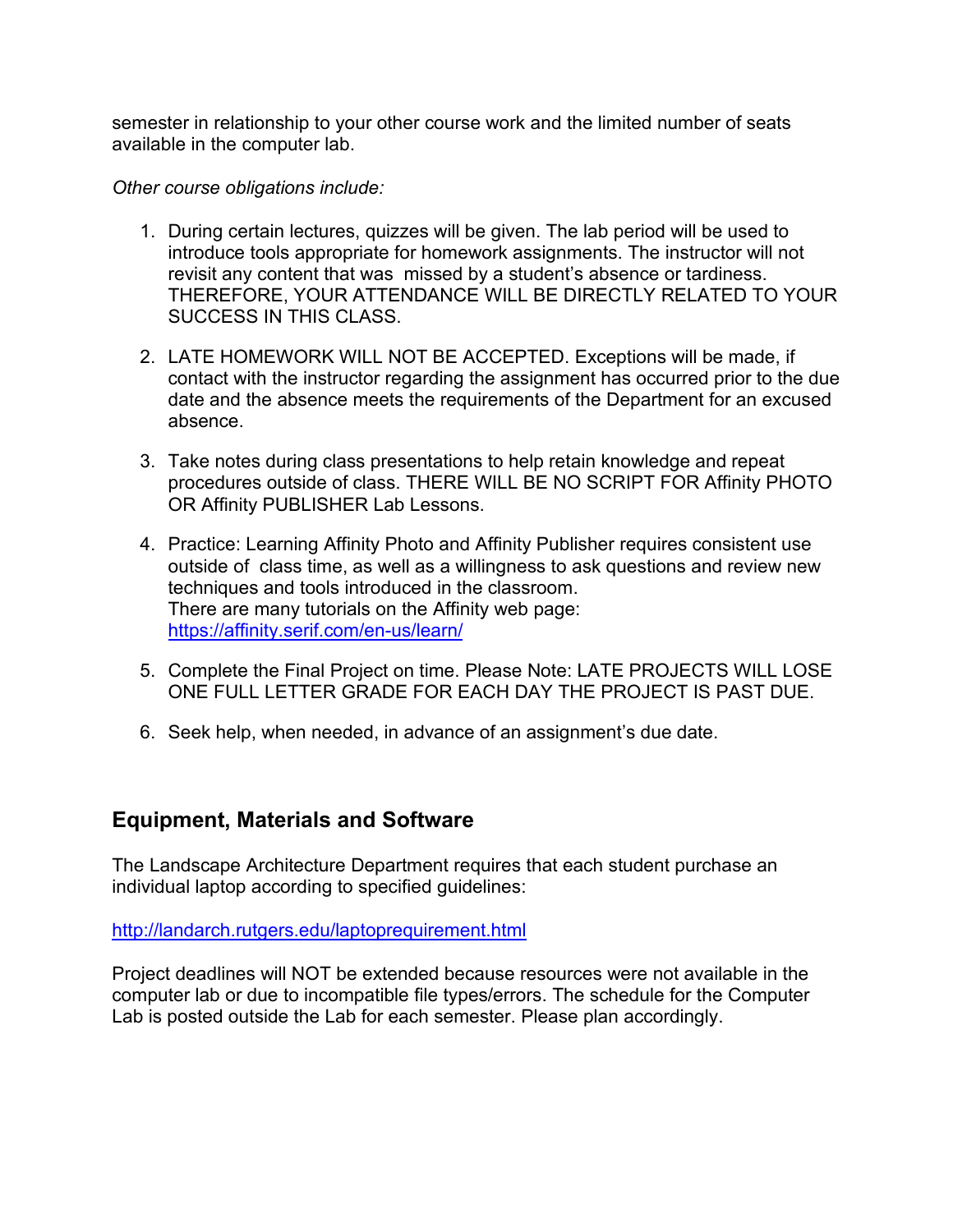## **Affinity PHOTO and Affinity PUBLISHER**

Each student must have Affinity PHOTO and Affinity PUBLISHER on his/her computer. Affinity programs can be purchased at a ONE-TIME payment of \$49.99 per program no subscription business model like Adobe.

Links:<https://affinity.serif.com/en-us/photo/> <https://affinity.serif.com/en-us/publisher/>

For further information, please contact Marcus Knowlton: [knowlton@rutgers.edu](mailto:knowlton@rutgers.edu)

PLEASE MAKE SURE THAT Affinity PHOTO and Affinity PUBLISHER are installed on your computer. In case you have Adobe Photoshop and Adobe InDesign on your computer, you can use those programs instead. Please note that there are quite some differences between Adobe and Affinity programs (though their applications serve the same purposes). The classes will be held based on Affinity programs.

### **Assignments and Grading**

Students will receive grades and feedback on all assignments and exercises that are completed throughout the semester. The individual break-down of the cumulative semester grade is as follows:

15% Quizzes 20% Participation, Attendance 30% Lab Assignments 35% Final Project 100% Maximum Course Grade

### **Final Course Grades**

All course grades are related to the following numerical scoring system (where x=your grade). Your final course grade is computed by cumulating each score received throughout the semester and weighted by the percentages given above.

 $A: x > 90\%$ **B+:** 90% > x > 87% **B:**  $87\% > x > 80\%$ **C+:**  $80\% > x > 77\%$ <br>**C:**  $77\% > x > 70\%$ **C:** 77% > x > 70%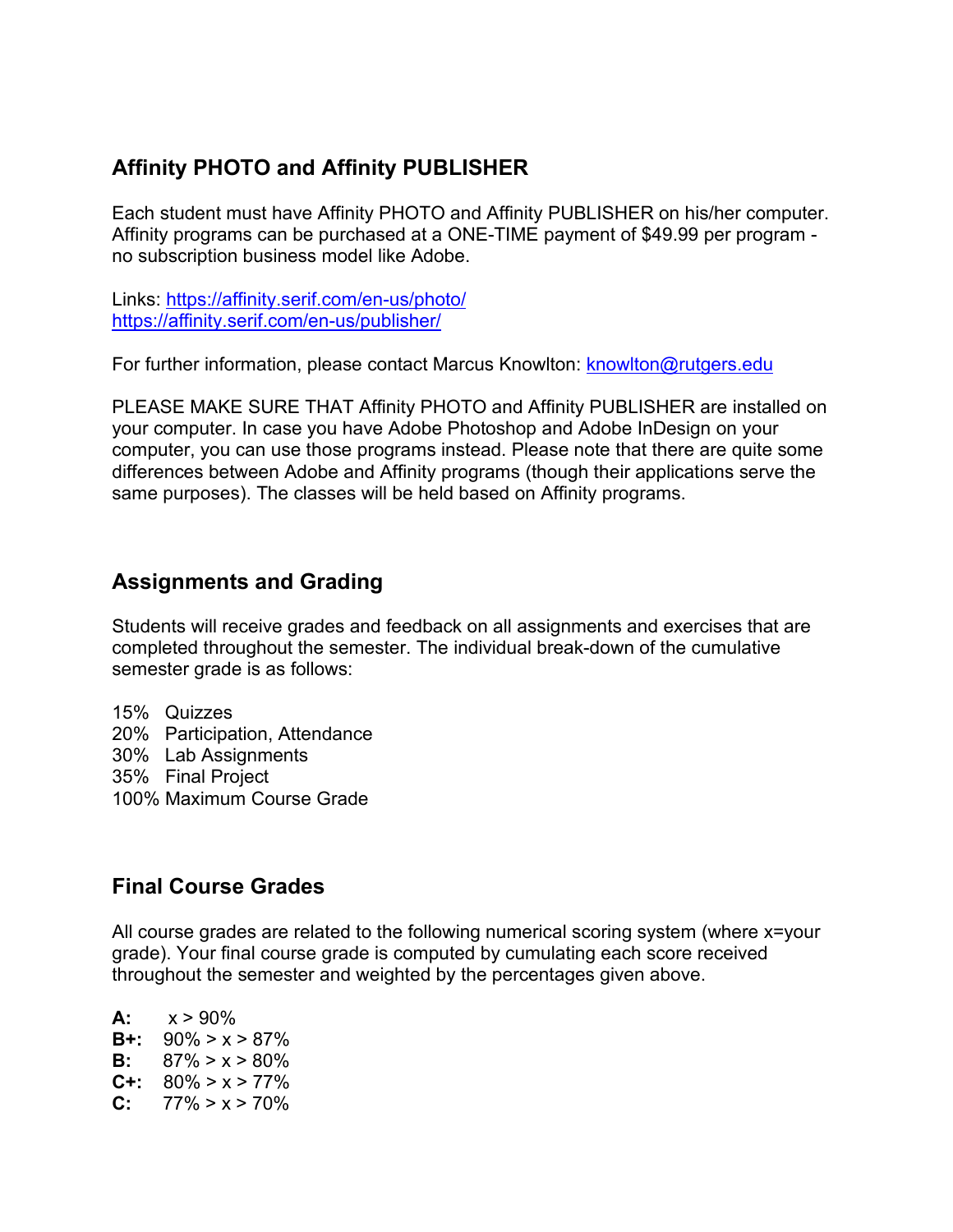- **D:**  $70\% > x > 60\%$ <br>**F:**  $x < 60\%$
- **F:** x < 60%

### **Policies**

Except for circumstances truly beyond the student's control, all projects and homework are due on the dates and at the times specified throughout the semester. No late homework will be accepted. Final Projects that are incomplete on the due date should still be submitted on the date it is due to receive at least partial credit. Turning in no work for an assignment or a project will result in a grade of zero [0]. *Any final project submitted late will lose a letter grade for each day past due*. Working beyond a due date is both unrealistic in a professional setting and unfair to your classmates in this course.

If you encounter any personal circumstances that inhibit your ability to fulfill the requirements of this course, you should immediately contact the instructor. In addition, any student with a special need, circumstance, or disability, should make an appointment to see the instructor during the first week of classes.

Departmental policy allows for a total of three unexcused absences. Four or more absences will automatically lower your final grade by one full letter grade [for example, a B down to a C+]. Each additional three absences will result in another step reduction. If a circumstance arises beyond your control, please notify the Instructor *prior* to the class meeting, and other arrangements will be made. *Documented* medical and family emergences are, of course, excused.

*Attendance will be taken at the start of all lectures and labs*. Late arrivals greater than 10 minutes will be marked as a full absence by the Instructor. Students on academic probation have NO ALLOWABLE ABSENCES. Content missed due to an excused absence will be made available, however, an excused absence does not automatically prolong an assigned due date for any exercise or project.

If there is a printing/plotting problem, PDF files can be emailed to the instructor by the due date and the assignment will not be considered late. However, a printed/plotted version is due by the following class period or a late penalty will be assessed thereafter.

All information in this syllabus and course schedule is subject to change throughout the semester and will be announced in the scheduled lecture periods and posted to Sakai. **It is your responsibility to stay informed!**

### **Violations of the University Integrity Policy**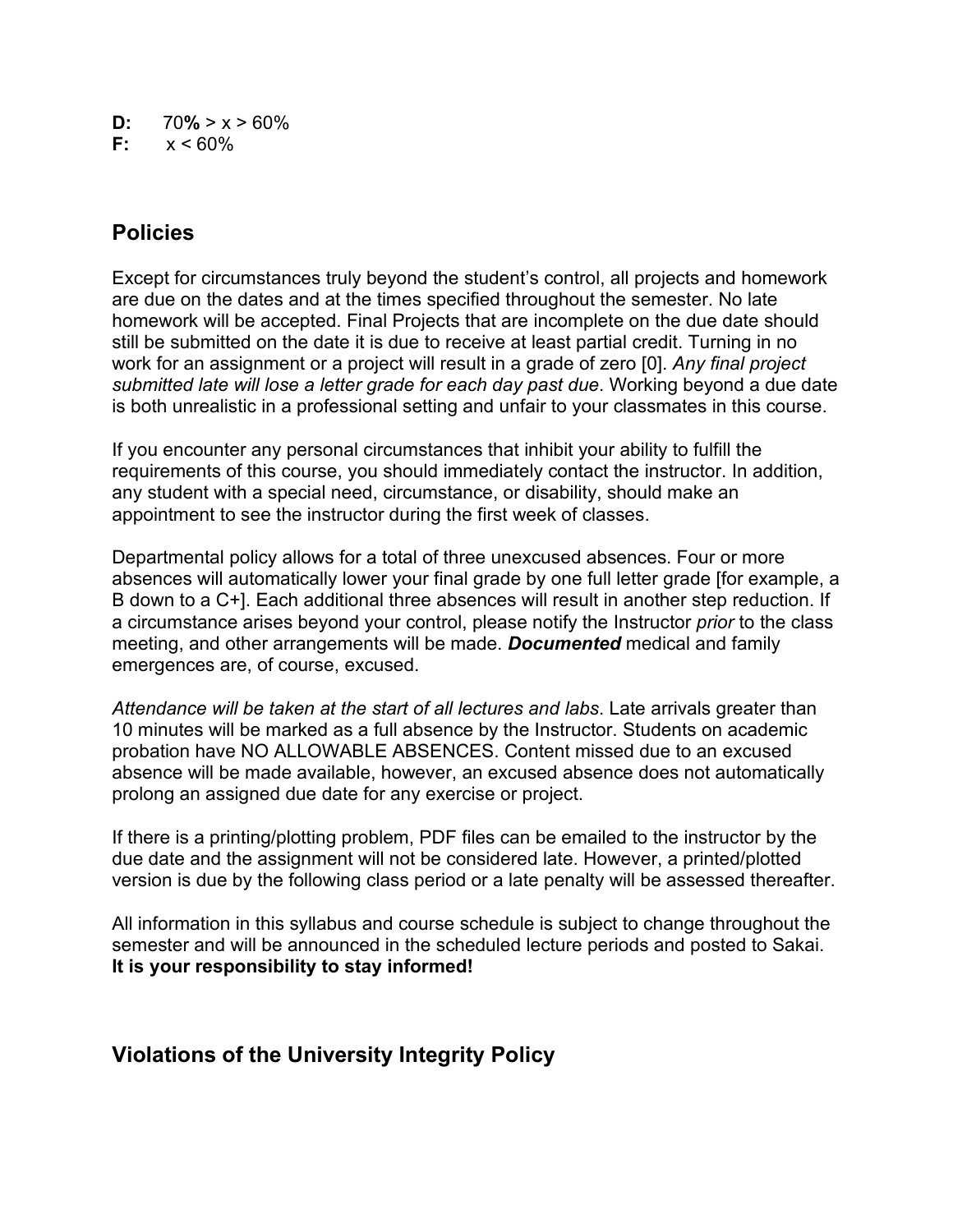The intentional copying of another student's file or portion of the file and presenting it as your own work, is in direct violation of the University Integrity Policy. Please refer to the complete Integrity Policy at: http://academicintegrity.rutgers.edu/integrity.shtml.

Any copying and/or "sharing" of exercises, assignments and projects will be treated as Level 2 violations and subject to the sanctions as outline in the Integrity Policy:

- 1. A failing grade on the assignment.
- 2. A failing grade for the course.

Disciplinary warning or probation.

### **Lectures and Labs Schedule**

#### **Section M1**

|                |      | <b>WeekDay Lecture</b>                  | Lab                                                                           |
|----------------|------|-----------------------------------------|-------------------------------------------------------------------------------|
|                | 1/19 | The basic design<br>lelements           | Basics: Pixel, vectors, resolution, color spaces                              |
|                | 1/22 | The design process                      | Photo 1: Introduction, interface, basic tools                                 |
| $\overline{2}$ | 1/26 | Copyright,<br>symmetry, scale           | Photo 2: Selecting, refining - work on ASSIGNMENT                             |
| $\overline{2}$ | 1/29 | Resolution, grids                       | Photo 3: Layers, transparency, composition, stacking                          |
| $\overline{3}$ | 2/2  | Typography                              | Photo 4: Masking, effects, file size                                          |
| 3              | 2/5  | Hierarchy                               | Photo 5: work on ASSIGNMENT 2                                                 |
| 4              | 2/9  | Color, time -<br>Portfolios             | Photo 6: Discussion of ASSIGNMENT 2 in class -<br>Publisher 1: Interface      |
| 4              | 2/12 | Framing - Brief<br>poster history       | Publisher 2: Setting up a document                                            |
| 5              | 2/16 | Complex information                     | Publisher 3: Effects, applying the graphic design<br>tools from the lecture   |
| 5              | 2/19 |                                         | Presentation Boards Publisher 4: Typography and styles - ASSIGNMENT           |
| 6              | 2/23 |                                         | Presentation Boards Publisher 5: Work on ASSIGNMENT 3 (individual<br>support) |
| 6              | 2/26 | Introduction of<br><b>FINAL PROJECT</b> | <b>Work on FINAL PROJECT</b>                                                  |
| 7              | 3/2  | Work on FINAL<br>PROJECT                | <b>Work on FINAL PROJECT</b>                                                  |
| 17             | 3/5  | <b>Final Presentations</b>              | <b>Final Presentations</b>                                                    |